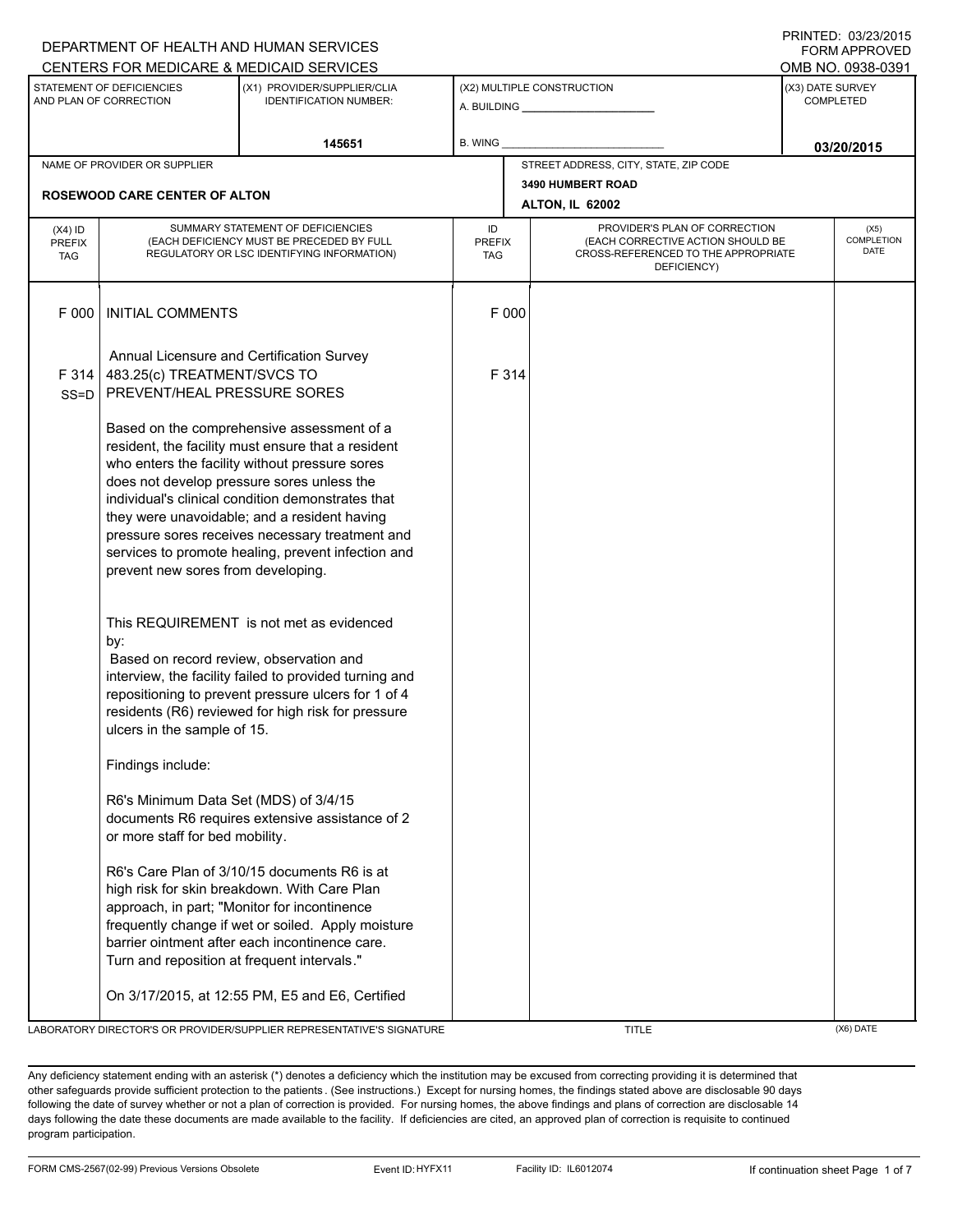|                                          |                                                                                                                                                                                                                                                                                                                                                                                                                                                            | DEPARTMENT OF HEALTH AND HUMAN SERVICES                                                                                                                                                                                                                                                                                                                                                                                                                                                                                                                                                                                                                                                                                                                                                                                                                                                                                                         |                |                |                                                                                                                          |                                      | 11111111122.00212013<br><b>FORM APPROVED</b> |  |
|------------------------------------------|------------------------------------------------------------------------------------------------------------------------------------------------------------------------------------------------------------------------------------------------------------------------------------------------------------------------------------------------------------------------------------------------------------------------------------------------------------|-------------------------------------------------------------------------------------------------------------------------------------------------------------------------------------------------------------------------------------------------------------------------------------------------------------------------------------------------------------------------------------------------------------------------------------------------------------------------------------------------------------------------------------------------------------------------------------------------------------------------------------------------------------------------------------------------------------------------------------------------------------------------------------------------------------------------------------------------------------------------------------------------------------------------------------------------|----------------|----------------|--------------------------------------------------------------------------------------------------------------------------|--------------------------------------|----------------------------------------------|--|
|                                          |                                                                                                                                                                                                                                                                                                                                                                                                                                                            | CENTERS FOR MEDICARE & MEDICAID SERVICES                                                                                                                                                                                                                                                                                                                                                                                                                                                                                                                                                                                                                                                                                                                                                                                                                                                                                                        |                |                |                                                                                                                          |                                      | OMB NO. 0938-0391                            |  |
|                                          | STATEMENT OF DEFICIENCIES<br>AND PLAN OF CORRECTION                                                                                                                                                                                                                                                                                                                                                                                                        | (X1) PROVIDER/SUPPLIER/CLIA<br><b>IDENTIFICATION NUMBER:</b>                                                                                                                                                                                                                                                                                                                                                                                                                                                                                                                                                                                                                                                                                                                                                                                                                                                                                    |                |                | (X2) MULTIPLE CONSTRUCTION                                                                                               | (X3) DATE SURVEY<br><b>COMPLETED</b> |                                              |  |
|                                          |                                                                                                                                                                                                                                                                                                                                                                                                                                                            | 145651                                                                                                                                                                                                                                                                                                                                                                                                                                                                                                                                                                                                                                                                                                                                                                                                                                                                                                                                          | <b>B. WING</b> |                |                                                                                                                          |                                      | 03/20/2015                                   |  |
|                                          | NAME OF PROVIDER OR SUPPLIER                                                                                                                                                                                                                                                                                                                                                                                                                               |                                                                                                                                                                                                                                                                                                                                                                                                                                                                                                                                                                                                                                                                                                                                                                                                                                                                                                                                                 |                |                | STREET ADDRESS, CITY, STATE, ZIP CODE                                                                                    |                                      |                                              |  |
|                                          | <b>ROSEWOOD CARE CENTER OF ALTON</b>                                                                                                                                                                                                                                                                                                                                                                                                                       |                                                                                                                                                                                                                                                                                                                                                                                                                                                                                                                                                                                                                                                                                                                                                                                                                                                                                                                                                 |                |                | 3490 HUMBERT ROAD                                                                                                        |                                      |                                              |  |
|                                          |                                                                                                                                                                                                                                                                                                                                                                                                                                                            |                                                                                                                                                                                                                                                                                                                                                                                                                                                                                                                                                                                                                                                                                                                                                                                                                                                                                                                                                 |                |                | <b>ALTON, IL 62002</b>                                                                                                   |                                      |                                              |  |
| $(X4)$ ID<br><b>PREFIX</b><br><b>TAG</b> | SUMMARY STATEMENT OF DEFICIENCIES<br>(EACH DEFICIENCY MUST BE PRECEDED BY FULL<br>REGULATORY OR LSC IDENTIFYING INFORMATION)                                                                                                                                                                                                                                                                                                                               |                                                                                                                                                                                                                                                                                                                                                                                                                                                                                                                                                                                                                                                                                                                                                                                                                                                                                                                                                 |                | <b>PREFIX</b>  | PROVIDER'S PLAN OF CORRECTION<br>(EACH CORRECTIVE ACTION SHOULD BE<br>CROSS-REFERENCED TO THE APPROPRIATE<br>DEFICIENCY) |                                      | (X5)<br><b>COMPLETION</b><br>DATE            |  |
| F 314<br>F315<br>$SS = D$                | Continued From page 1<br>R6 after incontinent care was given.<br>483.25(d) NO CATHETER, PREVENT UTI,<br><b>RESTORE BLADDER</b><br>Based on the resident's comprehensive<br>assessment, the facility must ensure that a<br>resident who enters the facility without an<br>function as possible.<br>by:<br>Based on observation, record review and<br>of 3 residents (R6 and R10) reviewed for<br>incontinent care in the sample of 15.<br>Findings include: | Nurse's Aide (CNA), transferred R6 from her<br>wheel chair to bed using a mechanical sling lift.<br>R6's incontinent pad, pants and mechanical lift<br>sling were saturated with urine. E5 and E6 stated<br>R6 was up at 6:30 AM and had been up in the<br>wheel chair since then. The CNA's stated R6<br>was put to bed at around 10:00 am and got back<br>up right away. R6's buttocks were deep creased<br>and red. E5 and E6 did not put barrier cream on<br>indwelling catheter is not catheterized unless the<br>resident's clinical condition demonstrates that<br>catheterization was necessary; and a resident<br>who is incontinent of bladder receives appropriate<br>treatment and services to prevent urinary tract<br>infections and to restore as much normal bladder<br>This REQUIREMENT is not met as evidenced<br>interview, the facility failed to provide complete<br>incontinent to prevent urinary tract infections for 2 |                | F 314<br>F 315 |                                                                                                                          |                                      |                                              |  |
|                                          |                                                                                                                                                                                                                                                                                                                                                                                                                                                            | 1. R6's Minimum Data Set (MDS) of 3/4/15<br>documents R6 is totally dependent on 2 or more<br>staff for transfer; requires extensive assistance                                                                                                                                                                                                                                                                                                                                                                                                                                                                                                                                                                                                                                                                                                                                                                                                 |                |                |                                                                                                                          |                                      |                                              |  |

FORM CMS-2567(02-99) Previous Versions Obsolete Event ID:HYFX11 Facility ID: IL6012074 If continuation sheet Page 2 of 7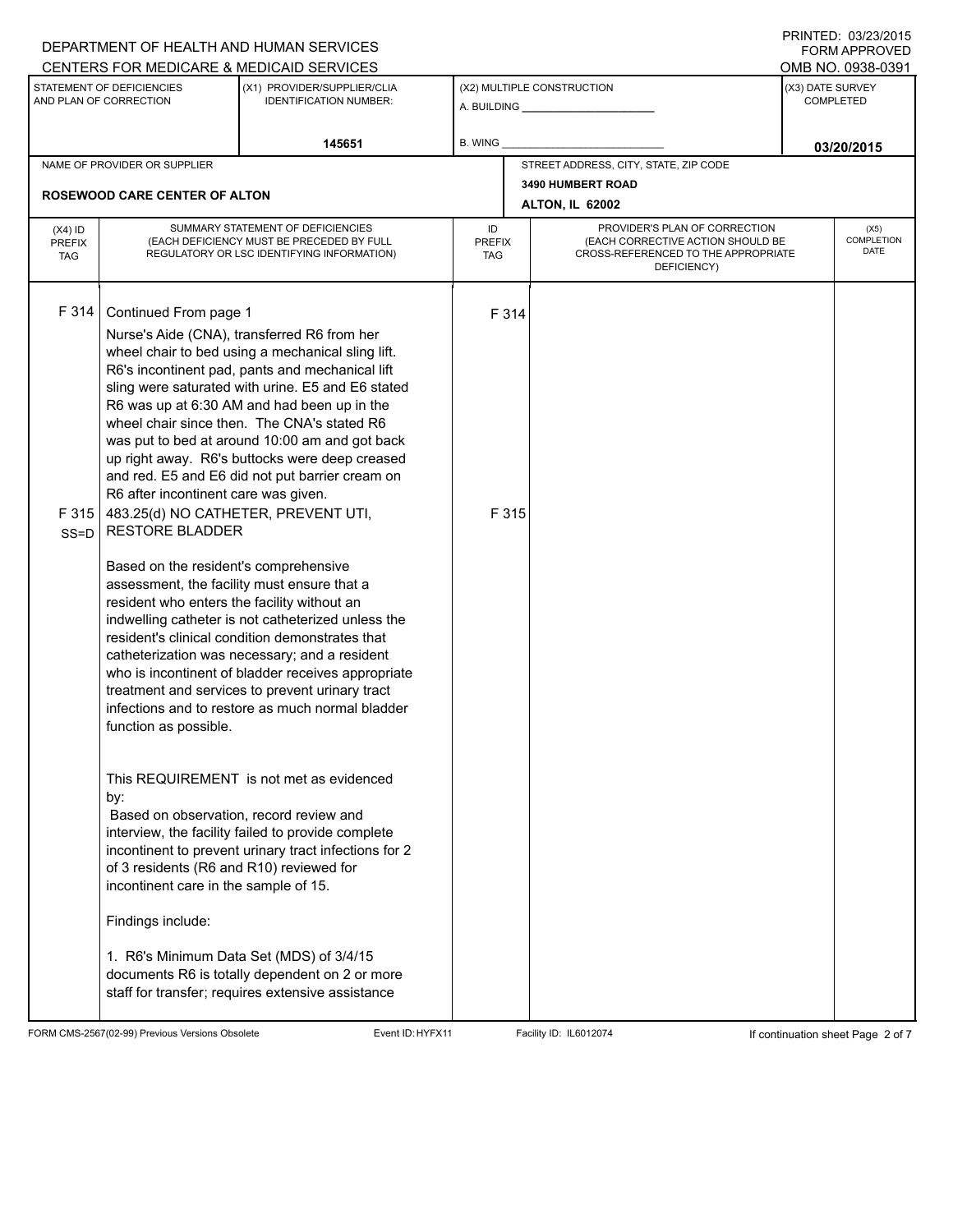|                                          |                                                                                                                                                                                                                                                                                                              | DEPARTMENT OF HEALTH AND HUMAN SERVICES                                                                                                                                                                                                                                                                                                                                                                                                                                                                                                                                                                                                                                                                                                                                                                                                                                                                                                                                                                                                                                             |  |                      |                                                                                                                          |                  | <b>IIIIIILD.</b> ∪ <i>oil</i> oiloid<br>FORM APPROVED |
|------------------------------------------|--------------------------------------------------------------------------------------------------------------------------------------------------------------------------------------------------------------------------------------------------------------------------------------------------------------|-------------------------------------------------------------------------------------------------------------------------------------------------------------------------------------------------------------------------------------------------------------------------------------------------------------------------------------------------------------------------------------------------------------------------------------------------------------------------------------------------------------------------------------------------------------------------------------------------------------------------------------------------------------------------------------------------------------------------------------------------------------------------------------------------------------------------------------------------------------------------------------------------------------------------------------------------------------------------------------------------------------------------------------------------------------------------------------|--|----------------------|--------------------------------------------------------------------------------------------------------------------------|------------------|-------------------------------------------------------|
|                                          | STATEMENT OF DEFICIENCIES                                                                                                                                                                                                                                                                                    | CENTERS FOR MEDICARE & MEDICAID SERVICES<br>(X1) PROVIDER/SUPPLIER/CLIA                                                                                                                                                                                                                                                                                                                                                                                                                                                                                                                                                                                                                                                                                                                                                                                                                                                                                                                                                                                                             |  |                      | (X2) MULTIPLE CONSTRUCTION                                                                                               | (X3) DATE SURVEY | OMB NO. 0938-0391                                     |
| AND PLAN OF CORRECTION                   |                                                                                                                                                                                                                                                                                                              | <b>IDENTIFICATION NUMBER:</b>                                                                                                                                                                                                                                                                                                                                                                                                                                                                                                                                                                                                                                                                                                                                                                                                                                                                                                                                                                                                                                                       |  |                      |                                                                                                                          |                  | <b>COMPLETED</b>                                      |
| 145651                                   |                                                                                                                                                                                                                                                                                                              | B. WING                                                                                                                                                                                                                                                                                                                                                                                                                                                                                                                                                                                                                                                                                                                                                                                                                                                                                                                                                                                                                                                                             |  |                      | 03/20/2015                                                                                                               |                  |                                                       |
| NAME OF PROVIDER OR SUPPLIER             |                                                                                                                                                                                                                                                                                                              |                                                                                                                                                                                                                                                                                                                                                                                                                                                                                                                                                                                                                                                                                                                                                                                                                                                                                                                                                                                                                                                                                     |  |                      | STREET ADDRESS, CITY, STATE, ZIP CODE                                                                                    |                  |                                                       |
|                                          | <b>ROSEWOOD CARE CENTER OF ALTON</b>                                                                                                                                                                                                                                                                         |                                                                                                                                                                                                                                                                                                                                                                                                                                                                                                                                                                                                                                                                                                                                                                                                                                                                                                                                                                                                                                                                                     |  |                      | 3490 HUMBERT ROAD<br>ALTON, IL 62002                                                                                     |                  |                                                       |
| $(X4)$ ID<br><b>PREFIX</b><br><b>TAG</b> | SUMMARY STATEMENT OF DEFICIENCIES<br>(EACH DEFICIENCY MUST BE PRECEDED BY FULL<br>REGULATORY OR LSC IDENTIFYING INFORMATION)                                                                                                                                                                                 |                                                                                                                                                                                                                                                                                                                                                                                                                                                                                                                                                                                                                                                                                                                                                                                                                                                                                                                                                                                                                                                                                     |  | <b>PREFIX</b><br>TAG | PROVIDER'S PLAN OF CORRECTION<br>(EACH CORRECTIVE ACTION SHOULD BE<br>CROSS-REFERENCED TO THE APPROPRIATE<br>DEFICIENCY) |                  | (X5)<br>COMPLETION<br>DATE                            |
| F 315                                    | Continued From page 2<br>bladder.<br>incontinent of bowel and bladder.<br>pad, pants and mechanical lift sling were<br>R6 had not been cleaned.<br>2. R10's MDS of 12/25/14 documents R10<br>always incontinent of bowel and bladder.<br>for cleansing.<br>of bowel and bladder. E7, CNA, gave R10<br>urine. | for hygiene and if always incontinent of bowel and<br>R6's Care Plan of 3/10/15 documents R6 is<br>On 3/17/2015, a t 12:55 PM, E5 and E6, Certified<br>Nurse's Aides (CNAs), transferred R6 from her<br>wheel chair to bed using a mechanical sling lift.<br>E5 and E6 stated R6 had been up in her wheel<br>chair since around 10:00 AM. R6's incontinent<br>saturated with urine. R6 had a large amount of<br>soft formed feces smashed up into her pubic<br>area. E5 and E6 did not get feces cleaned from<br>R6's perineal area and again did incontinent care<br>at the request of the Surveyor. There was visible<br>feces on the wipes and both E5 and E6 confirmed<br>requires extensive assistance for hygiene and is<br>R10's Care Plan of 12/30/14 documents R10 is<br>incontinent at times and uses pads. Care Plan<br>approach documents use pre-moistened wipes<br>On 3/18/2015, at 1:15 PM, R10 was incontinent<br>incontinent care. E7 wiped R10's anal area and<br>between buttocks. E7 did not wash soiled penis<br>and scrotum or buttocks that were soiled with |  | F 315                |                                                                                                                          |                  |                                                       |
|                                          | urinalysis.                                                                                                                                                                                                                                                                                                  | R10 laboratory tests of 11/12/14 shows abnormal                                                                                                                                                                                                                                                                                                                                                                                                                                                                                                                                                                                                                                                                                                                                                                                                                                                                                                                                                                                                                                     |  |                      |                                                                                                                          |                  |                                                       |

FORM CMS-2567(02-99) Previous Versions Obsolete Event ID:HYFX11 Facility ID: IL6012074 If continuation sheet Page 3 of 7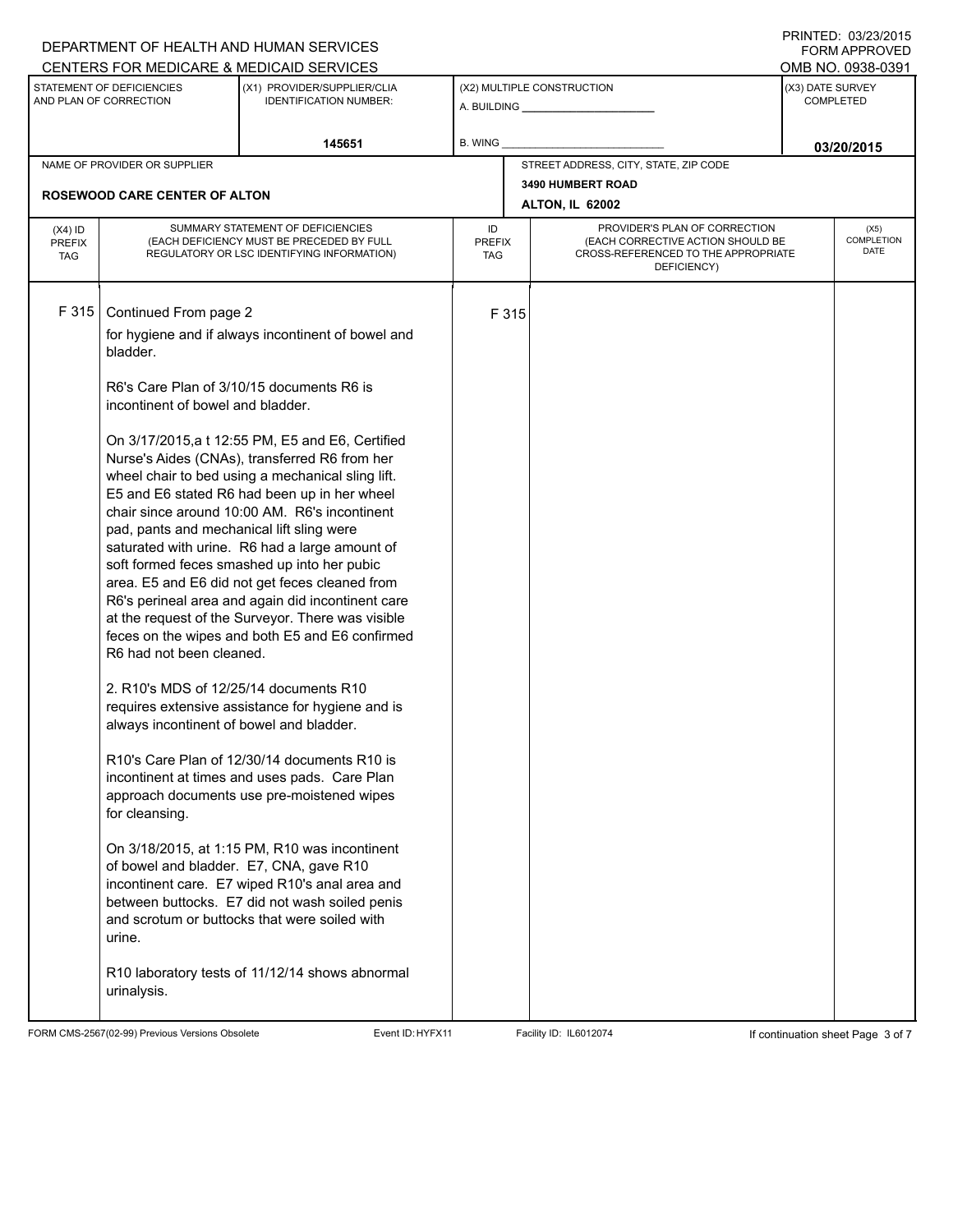|                                          |                                                                                                                                                                                                                                                                                  | DEPARTMENT OF HEALTH AND HUMAN SERVICES<br>CENTERS FOR MEDICARE & MEDICAID SERVICES                                                                                                                                                                                                                                                                                                                                                                                                                                                                               |                                   |                |                                                                          |                                      | FININILU. VJIZJIZVIJ<br><b>FORM APPROVED</b><br>OMB NO. 0938-0391 |  |  |
|------------------------------------------|----------------------------------------------------------------------------------------------------------------------------------------------------------------------------------------------------------------------------------------------------------------------------------|-------------------------------------------------------------------------------------------------------------------------------------------------------------------------------------------------------------------------------------------------------------------------------------------------------------------------------------------------------------------------------------------------------------------------------------------------------------------------------------------------------------------------------------------------------------------|-----------------------------------|----------------|--------------------------------------------------------------------------|--------------------------------------|-------------------------------------------------------------------|--|--|
|                                          | STATEMENT OF DEFICIENCIES<br>AND PLAN OF CORRECTION                                                                                                                                                                                                                              | (X1) PROVIDER/SUPPLIER/CLIA<br><b>IDENTIFICATION NUMBER:</b>                                                                                                                                                                                                                                                                                                                                                                                                                                                                                                      |                                   |                | (X2) MULTIPLE CONSTRUCTION                                               | (X3) DATE SURVEY<br><b>COMPLETED</b> |                                                                   |  |  |
|                                          |                                                                                                                                                                                                                                                                                  | 145651                                                                                                                                                                                                                                                                                                                                                                                                                                                                                                                                                            | <b>B. WING</b>                    |                |                                                                          | 03/20/2015                           |                                                                   |  |  |
|                                          | NAME OF PROVIDER OR SUPPLIER                                                                                                                                                                                                                                                     |                                                                                                                                                                                                                                                                                                                                                                                                                                                                                                                                                                   |                                   |                | STREET ADDRESS, CITY, STATE, ZIP CODE                                    |                                      |                                                                   |  |  |
|                                          | <b>ROSEWOOD CARE CENTER OF ALTON</b>                                                                                                                                                                                                                                             |                                                                                                                                                                                                                                                                                                                                                                                                                                                                                                                                                                   |                                   |                | <b>3490 HUMBERT ROAD</b><br><b>ALTON, IL 62002</b>                       |                                      |                                                                   |  |  |
| $(X4)$ ID<br><b>PREFIX</b><br><b>TAG</b> | SUMMARY STATEMENT OF DEFICIENCIES<br>(EACH DEFICIENCY MUST BE PRECEDED BY FULL<br>REGULATORY OR LSC IDENTIFYING INFORMATION)                                                                                                                                                     |                                                                                                                                                                                                                                                                                                                                                                                                                                                                                                                                                                   | ID<br><b>PREFIX</b><br><b>TAG</b> |                | (EACH CORRECTIVE ACTION SHOULD BE<br>CROSS-REFERENCED TO THE APPROPRIATE | (X5)<br>COMPLETION<br><b>DATE</b>    |                                                                   |  |  |
| F315<br>F 323                            | Continued From page 3<br>The Facility policy titled, "Incontinence Care,"<br>undated, documented under, "procedure:<br>7Cleanse the buttocks, hips and thighs as<br>necessary to remove all urine or feces."                                                                     |                                                                                                                                                                                                                                                                                                                                                                                                                                                                                                                                                                   |                                   | F 315<br>F 323 |                                                                          |                                      |                                                                   |  |  |
| $SS = D$                                 | 483.25(h) FREE OF ACCIDENT<br>HAZARDS/SUPERVISION/DEVICES<br>The facility must ensure that the resident<br>environment remains as free of accident hazards<br>as is possible; and each resident receives<br>adequate supervision and assistance devices to<br>prevent accidents. |                                                                                                                                                                                                                                                                                                                                                                                                                                                                                                                                                                   |                                   |                |                                                                          |                                      |                                                                   |  |  |
|                                          | by:<br>(R16) in the supplemental sample.<br>Findings include:<br>staff for transfer.<br>mechanical sling lift for transfer.                                                                                                                                                      | This REQUIREMENT is not met as evidenced<br>Based on observation, interview and record<br>review, the facility failed to ensure a safe transfer<br>technique for 1 of 3 residents (R6) reviewed for<br>transfers in the sample of 15 and one resident<br>1. R6's Minimum Data Set (MDS) of 3/4/15<br>documents R6 is totally dependent on 2 or more<br>R6's Care Plan of 3/10/15 documents R6 requires<br>Incident/Accident Report of 3/4/15 documents E9,<br>Certified Nurse Aide (CNA), was putting on R6's<br>clothes on and notice a skin tear while dressing |                                   |                |                                                                          |                                      |                                                                   |  |  |
|                                          |                                                                                                                                                                                                                                                                                  | her after her shower. Incident Investigation<br>documents requires a mechanical sling transfer.                                                                                                                                                                                                                                                                                                                                                                                                                                                                   |                                   |                |                                                                          |                                      |                                                                   |  |  |

FORM CMS-2567(02-99) Previous Versions Obsolete Event ID:HYFX11 Facility ID: IL6012074 If continuation sheet Page 4 of 7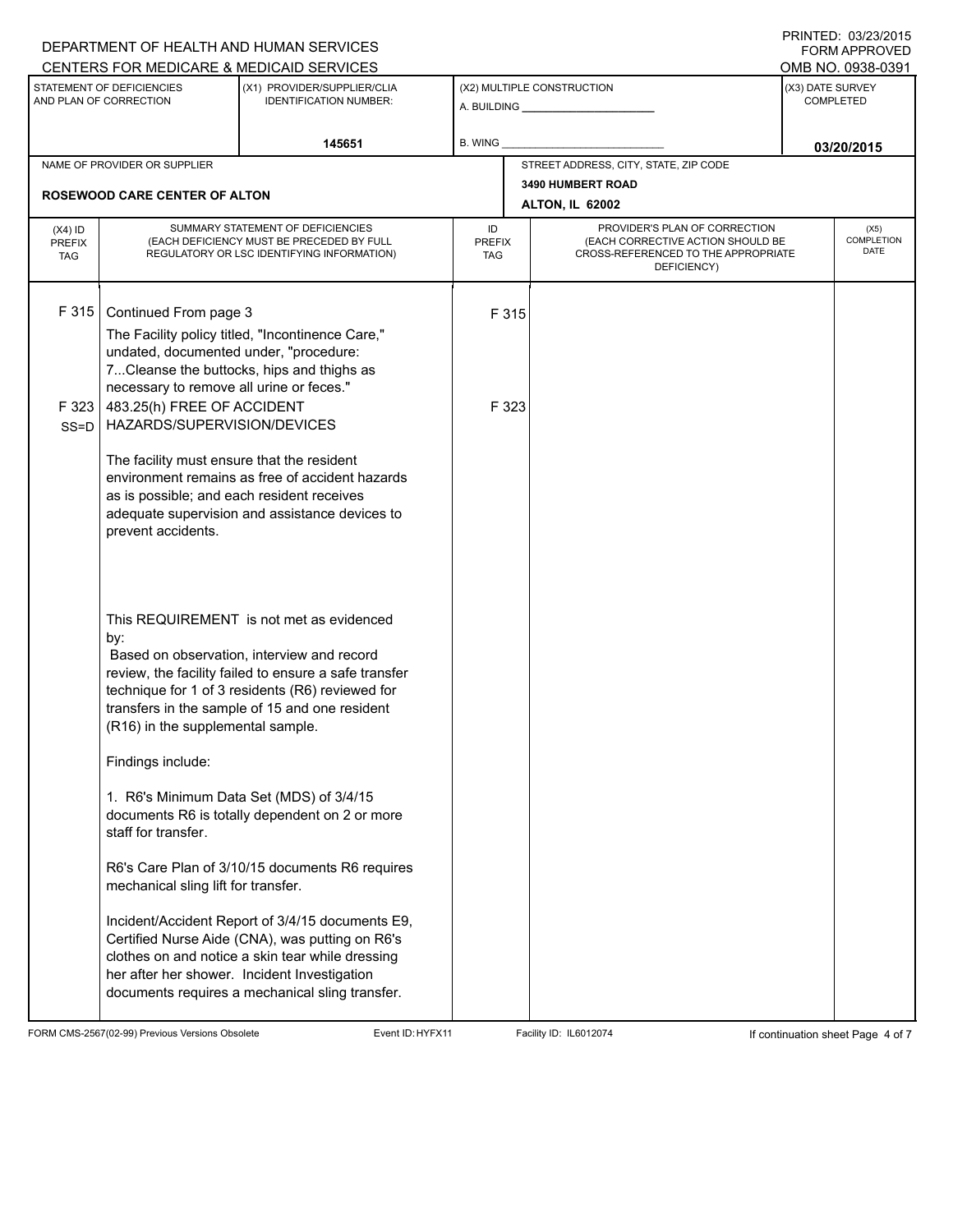| DEPARTMENT OF HEALTH AND HUMAN SERVICES<br>CENTERS FOR MEDICARE & MEDICAID SERVICES |                                                                                                                                                                                                                                                                                                                             |                                                                                                                                                                                                                                                                                                                                                                                                                                                                                                                                                                                                                                                                                                                                                                                                                                                                                                                                                                                                                                                                                      |                            |                                                                                                                          |                                                              |                                      | ,,,,,,,,,,,,,,,,,,,,,,,<br><b>FORM APPROVED</b> |
|-------------------------------------------------------------------------------------|-----------------------------------------------------------------------------------------------------------------------------------------------------------------------------------------------------------------------------------------------------------------------------------------------------------------------------|--------------------------------------------------------------------------------------------------------------------------------------------------------------------------------------------------------------------------------------------------------------------------------------------------------------------------------------------------------------------------------------------------------------------------------------------------------------------------------------------------------------------------------------------------------------------------------------------------------------------------------------------------------------------------------------------------------------------------------------------------------------------------------------------------------------------------------------------------------------------------------------------------------------------------------------------------------------------------------------------------------------------------------------------------------------------------------------|----------------------------|--------------------------------------------------------------------------------------------------------------------------|--------------------------------------------------------------|--------------------------------------|-------------------------------------------------|
|                                                                                     |                                                                                                                                                                                                                                                                                                                             |                                                                                                                                                                                                                                                                                                                                                                                                                                                                                                                                                                                                                                                                                                                                                                                                                                                                                                                                                                                                                                                                                      |                            |                                                                                                                          |                                                              |                                      | OMB NO. 0938-0391                               |
|                                                                                     | STATEMENT OF DEFICIENCIES<br>AND PLAN OF CORRECTION                                                                                                                                                                                                                                                                         | (X1) PROVIDER/SUPPLIER/CLIA<br><b>IDENTIFICATION NUMBER:</b>                                                                                                                                                                                                                                                                                                                                                                                                                                                                                                                                                                                                                                                                                                                                                                                                                                                                                                                                                                                                                         |                            |                                                                                                                          | (X2) MULTIPLE CONSTRUCTION<br>A. BUILDING <b>A.</b> BUILDING | (X3) DATE SURVEY<br><b>COMPLETED</b> |                                                 |
|                                                                                     |                                                                                                                                                                                                                                                                                                                             | 145651                                                                                                                                                                                                                                                                                                                                                                                                                                                                                                                                                                                                                                                                                                                                                                                                                                                                                                                                                                                                                                                                               | B. WING                    |                                                                                                                          |                                                              |                                      | 03/20/2015                                      |
|                                                                                     | NAME OF PROVIDER OR SUPPLIER                                                                                                                                                                                                                                                                                                |                                                                                                                                                                                                                                                                                                                                                                                                                                                                                                                                                                                                                                                                                                                                                                                                                                                                                                                                                                                                                                                                                      |                            |                                                                                                                          | STREET ADDRESS, CITY, STATE, ZIP CODE                        |                                      |                                                 |
|                                                                                     | <b>ROSEWOOD CARE CENTER OF ALTON</b>                                                                                                                                                                                                                                                                                        |                                                                                                                                                                                                                                                                                                                                                                                                                                                                                                                                                                                                                                                                                                                                                                                                                                                                                                                                                                                                                                                                                      |                            |                                                                                                                          | 3490 HUMBERT ROAD                                            |                                      |                                                 |
|                                                                                     |                                                                                                                                                                                                                                                                                                                             |                                                                                                                                                                                                                                                                                                                                                                                                                                                                                                                                                                                                                                                                                                                                                                                                                                                                                                                                                                                                                                                                                      |                            |                                                                                                                          | <b>ALTON, IL 62002</b>                                       |                                      |                                                 |
| $(X4)$ ID<br><b>PREFIX</b><br><b>TAG</b>                                            | SUMMARY STATEMENT OF DEFICIENCIES<br>(EACH DEFICIENCY MUST BE PRECEDED BY FULL<br>REGULATORY OR LSC IDENTIFYING INFORMATION)                                                                                                                                                                                                |                                                                                                                                                                                                                                                                                                                                                                                                                                                                                                                                                                                                                                                                                                                                                                                                                                                                                                                                                                                                                                                                                      | ID<br><b>PREFIX</b><br>TAG | PROVIDER'S PLAN OF CORRECTION<br>(EACH CORRECTIVE ACTION SHOULD BE<br>CROSS-REFERENCED TO THE APPROPRIATE<br>DEFICIENCY) |                                                              |                                      | (X5)<br>COMPLETION<br><b>DATE</b>               |
| F 323<br>F441<br>SS=D                                                               | Continued From page 4<br>right forearm.<br>documents Total mechanical lifts require a<br>a resident transfer.<br>into the bed during the transfer.<br>gait belt.<br>SPREAD, LINENS<br>The facility must establish and maintain an<br>of disease and infection.<br>(a) Infection Control Program<br>Program under which it - | Injury of 1.3 centimeter (cm) skin tear. Report<br>documents E9 states R6 was transferred per<br>mechanical sling lift to the shower chair and was<br>in the shower stall and E9 noticed blood on her<br>On 3/18/14, at 1:45 PM, E2, Director of Nursing<br>(DON), stated E9 did the transfer by herself.<br>Facility Policy and Procedure for Total Resident<br>Transfers Using Mechanical Lifts of 3/31/08<br>minimum of 2 trained staff members to complete<br>2. On 3/17/15 at 1:00 PM, E8, Registered Nurse<br>(RN) transferred R16 from her wheel chair to her<br>bed. E8 did not use a gait belt and lifted R16 by<br>her arm and the seat of her pants. R16 plopped<br>During Daily Status Meeting on 3/19/15, E1<br>Administrator stated that it is policy to use gait<br>belt during transfers and E8 should have used a<br>483.65 INFECTION CONTROL, PREVENT<br>Infection Control Program designed to provide a<br>safe, sanitary and comfortable environment and<br>to help prevent the development and transmission<br>The facility must establish an Infection Control |                            | F 323<br>F441                                                                                                            |                                                              |                                      |                                                 |
|                                                                                     |                                                                                                                                                                                                                                                                                                                             | (1) Investigates, controls, and prevents infections                                                                                                                                                                                                                                                                                                                                                                                                                                                                                                                                                                                                                                                                                                                                                                                                                                                                                                                                                                                                                                  |                            |                                                                                                                          |                                                              |                                      |                                                 |

FORM CMS-2567(02-99) Previous Versions Obsolete Event ID:HYFX11 Facility ID: IL6012074 If continuation sheet Page 5 of 7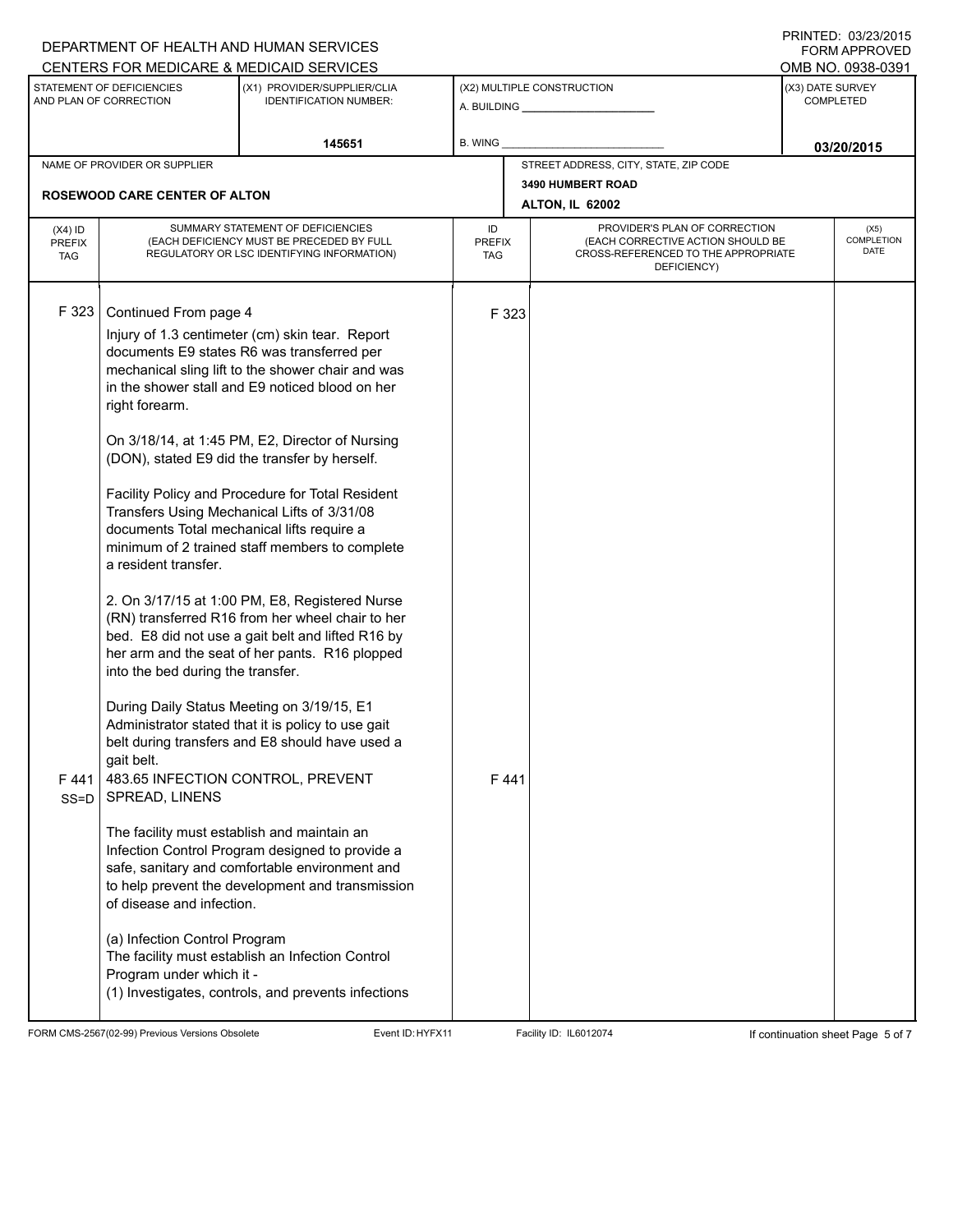|                                                                                                                     |                                                                                                                                                                                                                                                                                                                                                                                                                                                               | DEPARTMENT OF HEALTH AND HUMAN SERVICES<br>CENTERS FOR MEDICARE & MEDICAID SERVICES                                                                                                                                                                                                                                                                                                                                                                                                                                                                                                                                                                                                                                                                                                                                                                                                                         |                |                             |                                                                                                                          |                                      | <b>FININILU. VUZUZUIJ</b><br><b>FORM APPROVED</b><br>OMB NO. 0938-0391 |  |  |  |
|---------------------------------------------------------------------------------------------------------------------|---------------------------------------------------------------------------------------------------------------------------------------------------------------------------------------------------------------------------------------------------------------------------------------------------------------------------------------------------------------------------------------------------------------------------------------------------------------|-------------------------------------------------------------------------------------------------------------------------------------------------------------------------------------------------------------------------------------------------------------------------------------------------------------------------------------------------------------------------------------------------------------------------------------------------------------------------------------------------------------------------------------------------------------------------------------------------------------------------------------------------------------------------------------------------------------------------------------------------------------------------------------------------------------------------------------------------------------------------------------------------------------|----------------|-----------------------------|--------------------------------------------------------------------------------------------------------------------------|--------------------------------------|------------------------------------------------------------------------|--|--|--|
| STATEMENT OF DEFICIENCIES<br>(X1) PROVIDER/SUPPLIER/CLIA<br>AND PLAN OF CORRECTION<br><b>IDENTIFICATION NUMBER:</b> |                                                                                                                                                                                                                                                                                                                                                                                                                                                               |                                                                                                                                                                                                                                                                                                                                                                                                                                                                                                                                                                                                                                                                                                                                                                                                                                                                                                             |                |                             | (X2) MULTIPLE CONSTRUCTION                                                                                               | (X3) DATE SURVEY<br><b>COMPLETED</b> |                                                                        |  |  |  |
|                                                                                                                     |                                                                                                                                                                                                                                                                                                                                                                                                                                                               | 145651                                                                                                                                                                                                                                                                                                                                                                                                                                                                                                                                                                                                                                                                                                                                                                                                                                                                                                      | <b>B. WING</b> |                             |                                                                                                                          |                                      | 03/20/2015                                                             |  |  |  |
| NAME OF PROVIDER OR SUPPLIER                                                                                        |                                                                                                                                                                                                                                                                                                                                                                                                                                                               |                                                                                                                                                                                                                                                                                                                                                                                                                                                                                                                                                                                                                                                                                                                                                                                                                                                                                                             |                |                             | STREET ADDRESS, CITY, STATE, ZIP CODE                                                                                    |                                      |                                                                        |  |  |  |
|                                                                                                                     | <b>ROSEWOOD CARE CENTER OF ALTON</b>                                                                                                                                                                                                                                                                                                                                                                                                                          |                                                                                                                                                                                                                                                                                                                                                                                                                                                                                                                                                                                                                                                                                                                                                                                                                                                                                                             |                |                             | <b>3490 HUMBERT ROAD</b><br><b>ALTON, IL 62002</b>                                                                       |                                      |                                                                        |  |  |  |
| $(X4)$ ID<br><b>PREFIX</b><br><b>TAG</b>                                                                            | SUMMARY STATEMENT OF DEFICIENCIES<br>(EACH DEFICIENCY MUST BE PRECEDED BY FULL<br>REGULATORY OR LSC IDENTIFYING INFORMATION)                                                                                                                                                                                                                                                                                                                                  |                                                                                                                                                                                                                                                                                                                                                                                                                                                                                                                                                                                                                                                                                                                                                                                                                                                                                                             |                | <b>PREFIX</b><br><b>TAG</b> | PROVIDER'S PLAN OF CORRECTION<br>(EACH CORRECTIVE ACTION SHOULD BE<br>CROSS-REFERENCED TO THE APPROPRIATE<br>DEFICIENCY) | (X5)<br>COMPLETION<br><b>DATE</b>    |                                                                        |  |  |  |
| F 441                                                                                                               | Continued From page 5<br>in the facility;<br>actions related to infections.<br>(b) Preventing Spread of Infection<br>(1) When the Infection Control Program<br>isolate the resident.<br>direct contact will transmit the disease.<br>hand washing is indicated by accepted<br>professional practice.<br>(c) Linens<br>Personnel must handle, store, process and<br>infection.<br>by:<br>gloves before touching clean items during<br>15.<br>Findings include: | (2) Decides what procedures, such as isolation,<br>should be applied to an individual resident; and<br>(3) Maintains a record of incidents and corrective<br>determines that a resident needs isolation to<br>prevent the spread of infection, the facility must<br>(2) The facility must prohibit employees with a<br>communicable disease or infected skin lesions<br>from direct contact with residents or their food, if<br>(3) The facility must require staff to wash their<br>hands after each direct resident contact for which<br>transport linens so as to prevent the spread of<br>This REQUIREMENT is not met as evidenced<br>Based on observation and record review, the<br>facility failed to ensure staff remove their soiled<br>incontinent care to prevent the spread of infection<br>for 1 of 6 residents (R10) reviewed for infection<br>conrol during incontinent care in the sample of |                | F441                        |                                                                                                                          |                                      |                                                                        |  |  |  |

FORM CMS-2567(02-99) Previous Versions Obsolete Event ID:HYFX11 Facility ID: IL6012074 If continuation sheet Page 6 of 7